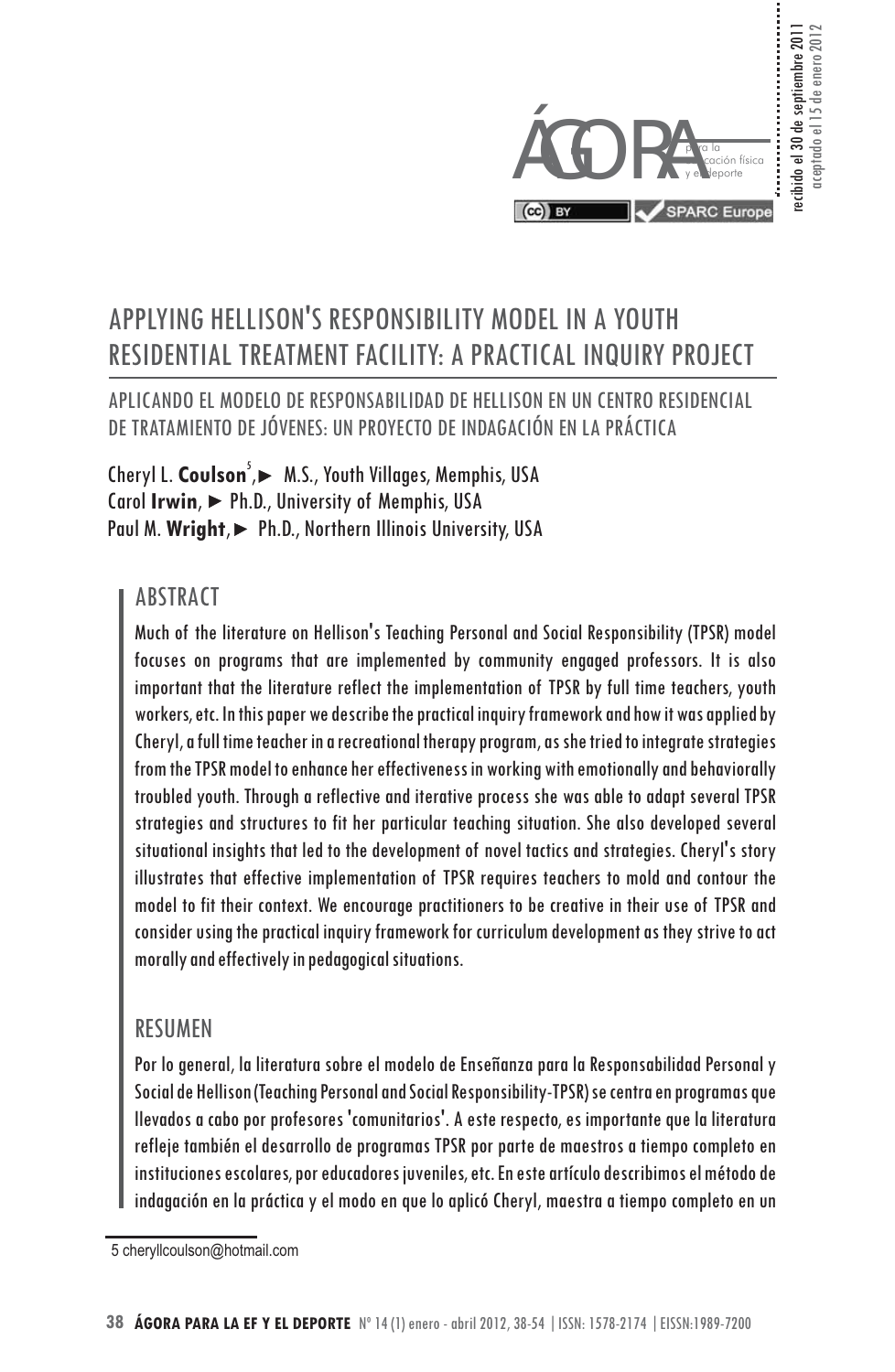programa de terapia recreacional, al intentar utilizar las estrategias del TPSR para aumentar la eficacia en su trabajo con jóvenes con trastornos emocionales y de conducta. Mediante un proceso reflexivo e iterativo, pudo adaptar varias estructuras y estrategias del modelo TPSR a su contexto particular de enseñanza. Realizó también perspicaces análisis de situaciones específicas que le permitieron desarrollar nuevas tácticas y estrategias. En fin, la historia de Cheryl ilustra el hecho de que la implementación eficaz del modelo TPSR por parte de los maestros requiere que éstos lo ajusten y adapten a su situación. Animamos a los profesionales a que sean creativos en su uso del TPSR y a que consideren la utilidad de la indagación práctica para el desarrollo del currículo, tratando de actuar de manera moral y eficaz en situaciones pedagógicas.

**KEYWORDS.** Personal and social responsibility; recreational therapy; practical inquiry; residential facility; emotionally and behaviorally troubled youth

PALABRAS CLAVE. Responsabilidad personal y social; terapia recreacional; indagación en la práctica; residencia; jóvenes; problemas emocionales; problemas de comportamiento.

## **1. Introduction**

Instructional models are becoming increasingly popular in the field of physical education and sport pedagogy. Several of these, including Hellison's (2011) Teaching Personal and Social Responsibility (TPSR) model, have been disseminated internationally and are the focus of a growing body of research literature (Metzler, 2005). Published descriptions of instructional models and peer-reviewed research about them can illuminate their underlying value orientations and goals as well as their unique organizational structures and instructional strategies (Jewett, Bain, & Ennis, 1995). Although these descriptions and the extant literature further our knowledge about them, these models only have a positive impact on children and youth when they are translated into practice.

One strength of the TPSR model in this regard is that many of the scholars who write about this model are also practitioners who use it in their work with children and youth. This has kept most of the writing about TPSR rooted in the reality of practice. The term service-bonded inquiry has been used to describe the action oriented approach to research taken by many community engaged professors who work with TPSR (Martinek & Hellison, 1997; Martinek, Hellison, & Walsh, 2004). A similar framework that may be of more use to full time teachers, recreational therapists, and youth workers interested in doing curriculum development with TPSR is practical inquiry (Schubert, 1986). The utility of the practical inquiry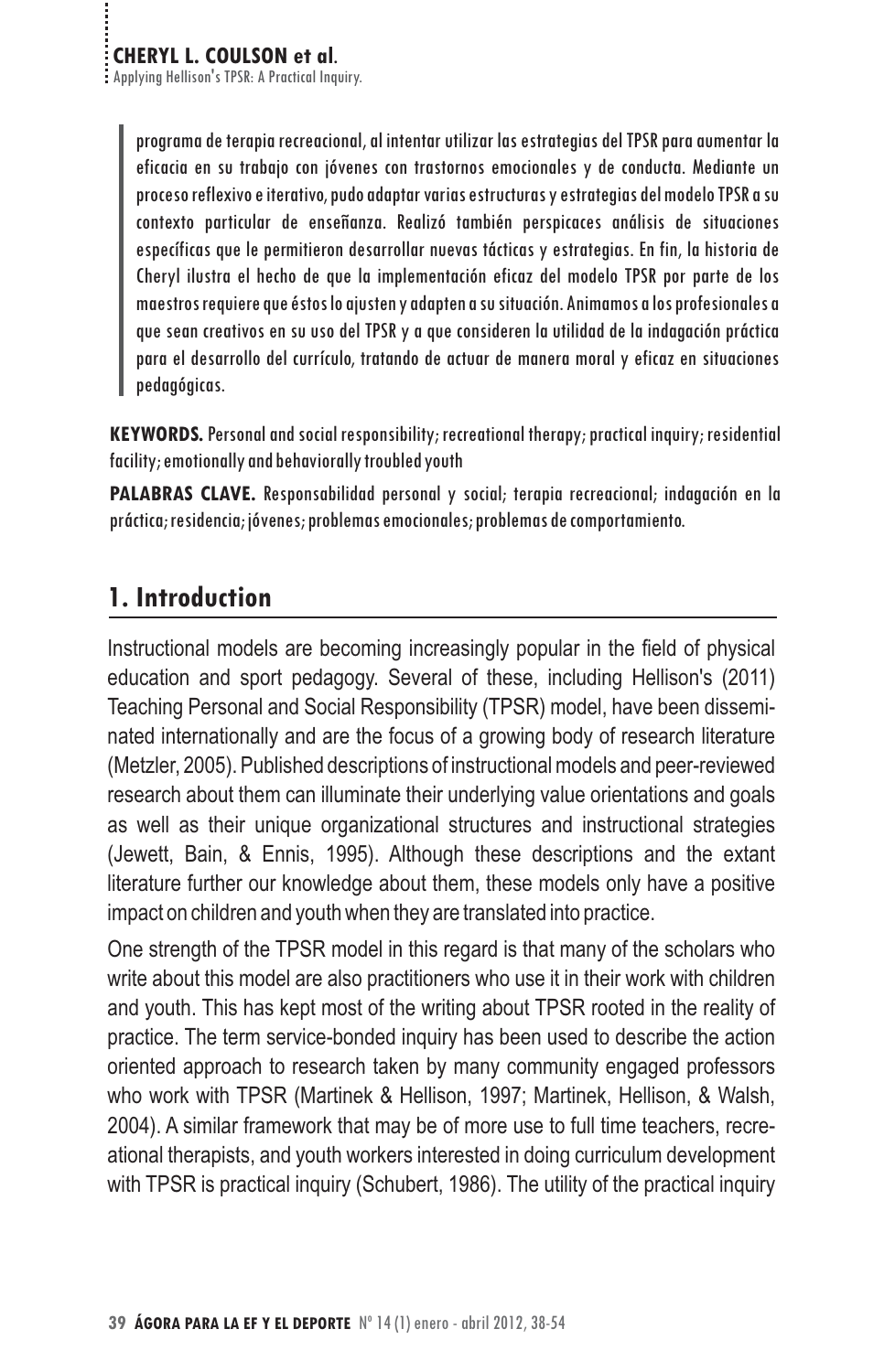framework in describing and analyzing the TPSR curriculum development process has been demonstrated in two separate studies conducted by former doctoral students of Don Hellison (Georgiadis, 1992; Wright, 2001). In this paper we describe the practical inquiry framework and how it was applied by Cheryl, a full time teacher in a recreational therapy program, as she tried to integrate strategies from the TPSR model to enhance her effectiveness in working with emotionally and behaviorally troubled youth.

The TPSR model is described more fully in the introductory chapter of this monograph. In brief, it is an instructional model that has been developed through more than 40 years of fieldwork (Hellison, 2011). The model uses physical activity as a vehicle to teach life skills and promote positive youth development (Hellison, Cutforth, Kallusky, Martinek, Parker & Stiehl, 2000). TPSR emphasizes the development of personally and socially responsible behaviors in the physical activity setting and beyond. The responsibility goals, often referred to as levels, for participants include respect for the rights and feelings of others, self-motivation, self-direction, and helping/caring. While the structures and teaching strategies used in this model are implemented in the physical activity setting, the ultimate aim is that the life skills learned in TPSR programs will be transferred, or applied in other settings, and carried into the future by participants (Hellison, 2011).

As for practical inquiry, this approach to curriculum development was proposed as a reaction to the theoretical approach to inquiry that has long dominated in the field of education (Schwab, 1969, 1971, 1973, 1983). Schwab's practical inquiry approach is rooted in the particulars of a learning situation. It is concerned with the context and actual state of affairs rather than abstract theory or generalizations (Schubert, 1986). Schwab's approach recognizes the significance of the learning experience and the need to be sensitive to the various factors that come together in the learning environment. This approach to curriculum design requires skill in the eclectic arts of matching knowledge to situations, tailoring and adapting that knowledge to situations, and inventing personal knowledge through experience in educational situations. Another concept that is integral to Schwab's practical approach is the consideration of four commonplaces (Schwab, 1973). These commonplaces: milieu or environment, teachers, learners, and subject matter are in constant interaction. To understand a learning experience and generate situational insight, all of these must be considered.

The project described in this paper is one that Cheryl undertook as the culminating experience to complete her requirements for a master of science degree in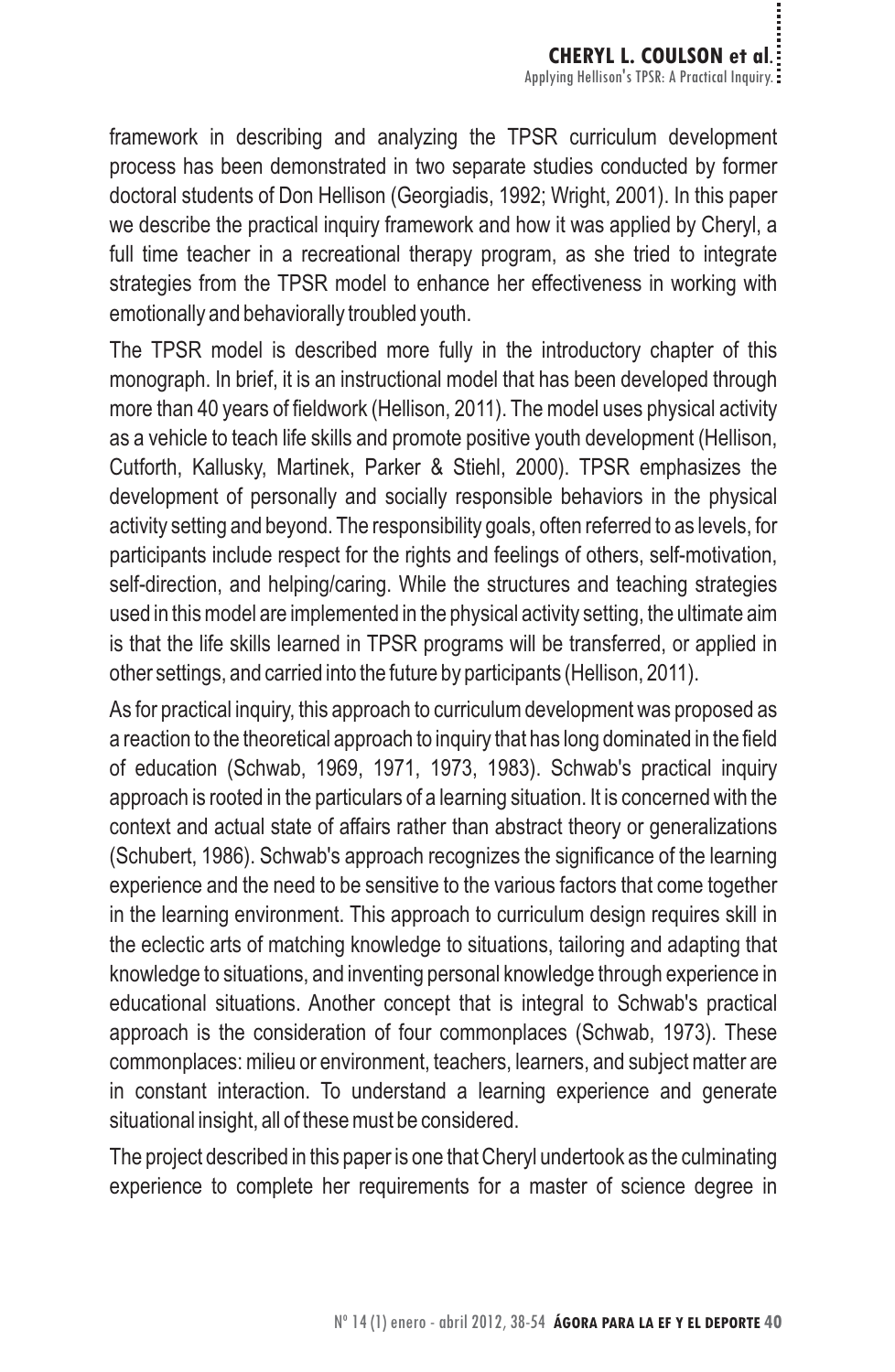physical education teacher education from the University of Memphis. Her major advisor in this project was Carol, an assistant professor at the time with a total of 25 years experience as a physical education teacher and/or administrator. Paul, an associate professor at the time with 15 years experience using the TPSR model, was involved in all aspects of the project and actively supported Cheryl's implementation of the TPSR model.

## **2. Cheryl's Teaching Situation**

As noted above, Schwab (1973) asserts that every learning experience involves the dynamic interaction of four commonplaces. We use this framework to provide a brief description of Cheryl's teaching situation.

#### 2.1. The Milieu/Environment

The residential treatment facility where Cheryl works is part of a private, nonprofit organization in the United States that is dedicated to helping emotionally and behaviorally troubled children and their families through the provision of mental health services and related support. The organization operates in more than 20 states across the nation. It has been in existence for 25 years and serves more than 17,000 children and their families each year. Residential treatment is one of the programs offered by the organization. The campus where Cheryl works provides residential mental health treatment for boys ages 8-17 and girls 11-17 who have serious emotional and behavioral problems. The teaching staff at the facility contributes to the children's intensive mental health treatment using a youth therapy model that focuses on structured routines, clear expectations, and a system of rewards and consequences. **2.1. The Milieu/Environment**

#### 2.2. The Teacher

At the time of this project, Cheryl, a white female, was 28 years old. She had been teaching recreational therapy in this particular residential treatment facility for seven years and had served as the director of the recreational therapy department for two years. Her background and training in sport, physical education, and recreational therapy consisted mostly of on the job training with some personal experience playing team sports and holding roles such as team captain. She also worked with children in team sports camps. Having learned much of what she knows about recreational therapy on the job and through professional development, Cheryl enrolled in the master's degree program in physical education teacher education at the University of Memphis to further her education and **2.2. The Teacher**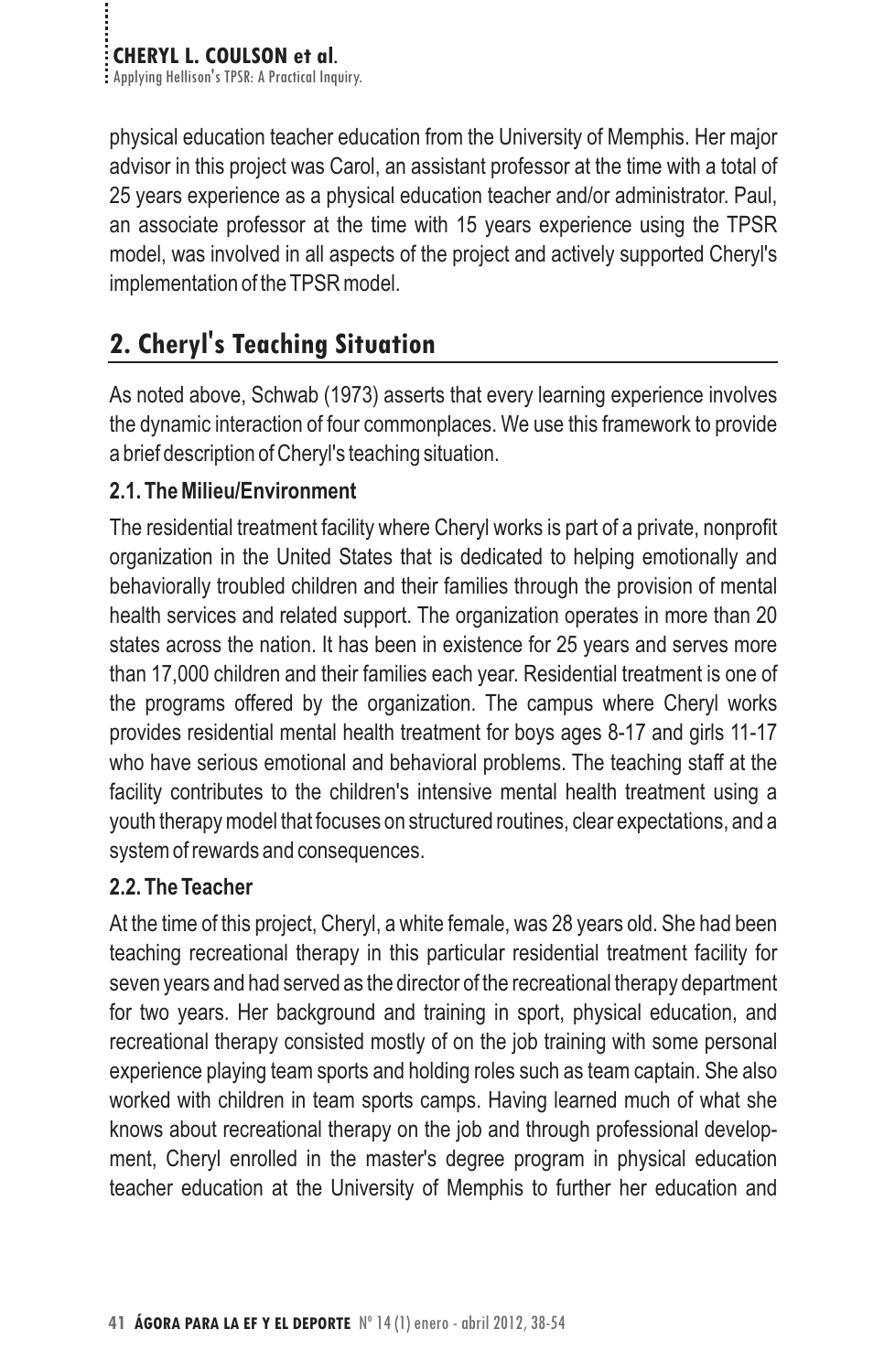increase her knowledge of research and best practices that might apply to her work.

#### 2.3. The Learners

While the youth population served at Cheryl's facility was described above, she chose to implement this project with one particular group. She decided to focus on one recreational therapy class that consisted of approximately 10 boys, ranging in age from 14 to 16 years old. By virtue of the fact that they were in this facility, all these boys were considered emotionally and behaviorally troubled. Anger, antisocial behavior, and impulse control were particularly problematic issues with the boys in this group. The boys came from different racial/ethnic backgrounds including White,AfricanAmerican, Hispanic/Latino, andAsianAmerican. **2.3. The Learners**

The recreational therapy department at Cheryl's campus is fortunate to have a range of equipment and facilities at their disposal including a gymnasium, sand volleyball court, playground, a hiking trail and a small lake. According to program materials, the staff uses the indoor and outdoor facilities to provide physical activities that highlight teamwork, sportsmanship, trust, and positive communication. The group of boys participating in this project was working on a basketball unit with a secondary emphasis on physical fitness. At the time of this project, the group was meeting in the gymnasium for 50 minutes three days per week. **2.4. The Subject Matter**

## **3. Why Practical Inquiry?**

Practical inquiry appeared a good fit to frame Cheryl's project because its basic assumptions resonated with the nature of her situation and her immediate goals as a teacher. Unlike theory driven approaches to curriculum development, Schwab's practical inquiry begins and ends with practice. As described by Schubert (1986: 282), the orientation, process, and purposes of practical inquiry stem from the following four assumptions:

- I. The source of problems is found in the state of affairs, not in the abstract conjuring of researchers who tend to imagine similarities among situations that cannot be grouped together defensibly. -
- II.The method of practical curriculum inquiry is interaction with the state of affairs to be studied, rather than detached induction upon it and deduction about it. -
- III. The subject matter sought in the process of practical curriculum inquiry -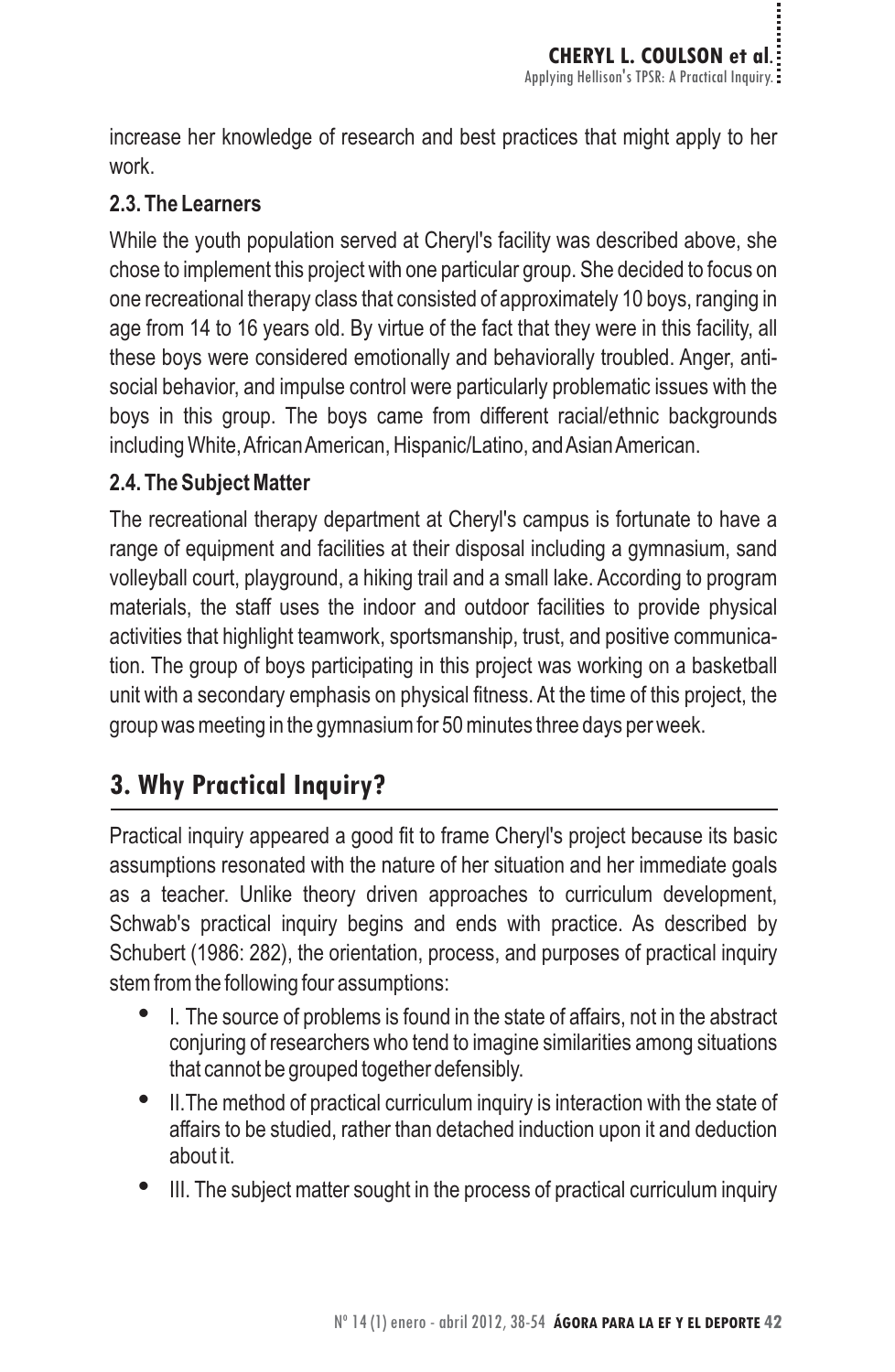is situational insight and understanding, instead of lawlike generalizations that extend across a wide range of situations.

IV. The end of practical curriculum inquiry is increased capacity to act morally and effectively in pedagogical situations, not primarily the generation of generalized publishable knowledge. -

As a professional who works daily in a residential treatment facility, Cheryl did not need to look to the research literature to understand the challenges and difficulties that come with teaching emotionally and behaviorally troubled youth. As stated in the first assumption, the source of the problems she encountered as a teacher was found in the state of affairs in the gymnasium. Chief among these problems were anti-social behavior and low impulse control among her students. In choosing a topic for her culminating project, it was clear to all of us that Cheryl wanted to address these problems directly in her own practice rather than from an objective or removed stance. Hence, the second assumption appeared to be a good fit. Regarding the third assumption, Cheryl was primarily interested in gaining situational insight to improve teaching and learning in her own gymnasium. Finally, regarding the fourth assumption of practical inquiry, Cheryl is a committed professional who strives to be the best teacher she can be and to best serve the youth she teaches. In undertaking this project, she was motivated to increase her capacity to act morally and effectively in pedagogical situations with her students. As evidenced by this paper, she was not averse to sharing her insights with others but the purpose of the project was not to produce generalizations.

## **4. Why TPSR?**

Cheryl's choice to integrate TPSR into her teaching provides a nice example of what in practical inquiry is considered the eclectic arts of making disciplinary knowledge useful in practice. Schubert (1986: 297) summarizes these arts as follows:

- I. The capacity to match theoretical or disciplinary knowledge and perspective to situational needs and interests. -
- II.The capacity to tailor and adapt theoretical or disciplinary knowledge and perspectives to situational needs and interests. -
- III. The capacity to generate alternative courses of action and to anticipate the consequences of such action for moral good. -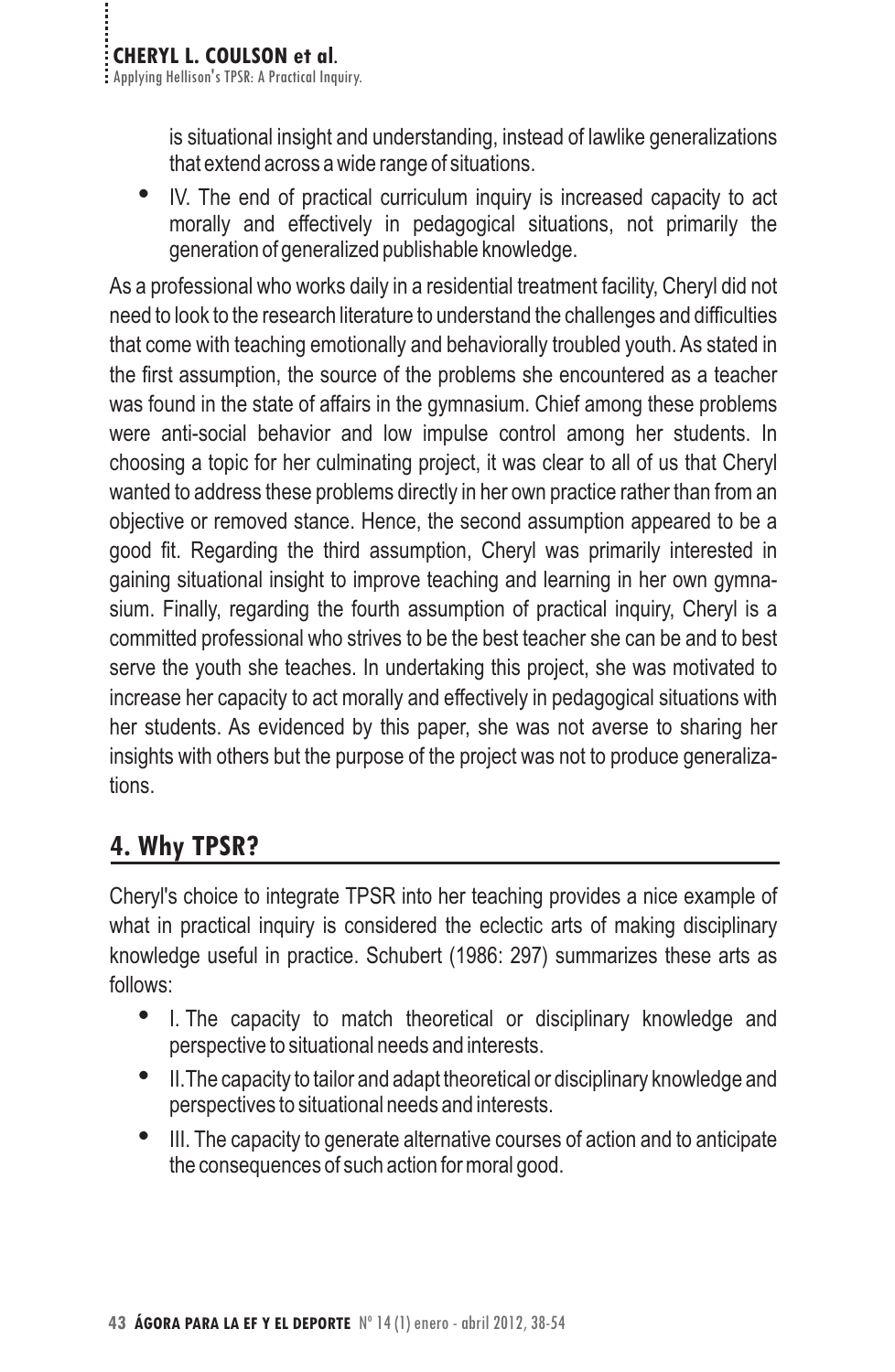As noted earlier, Cheryl embarked on this project toward the end of a graduate program in physical education teacher education. Throughout this program she read a wide range of chapters and original research articles on various instructional models. In line with the first art described above, she gravitated toward the TPSR model because of the relevance she saw to her situational needs and her personal interests. In the following excerpt from her reflective writing about this project, she stated:

*In my search to find an answer to this overwhelming problem, I came across a teaching model in physical education that immediately caught my attention. This model focuses on helping youth to change their choices and behavior through their involvement in activities and recreation. I knew instinctively this model could have an impact on the at risk youth that I work with. The model is the Teaching Personal and Social Responsibility Model (TPSR).*

As her interest in the TPSR model grew, Cheryl continued to read and learn more about it. Paul and Carol discussed this model with her and also encouraged her to review other ideas and theories that might be relevant to her situation and compliment her knowledge of TPSR as she developed her plans. These topics included positive youth development, urban education, and self-control theory.

Having identified ideas from outside sources that appeared relevant and useful to her as a practitioner, Cheryl set out put these ideas into practice in her gymnasium. While she began with several specific plans regarding the infusion of TPSR into her teaching of the upcoming basketball unit, the nature of the project was to be iterative and reflective. Through trial, error, and reflection, she spent the next several weeks applying the second and third eclectic arts, i.e., adapting theoretical and disciplinary knowledge and generating alternative courses of action. This process and several of the situational insights she came to are detailed in the following section.

## **5. Focus on Teaching Strategies**

As explained above, Cheryl's project involved hands-on work with the TPSR model and ongoing reflection. She had frequent debriefing sessions and ongoing communication with Carol throughout. Paul's role was specifically to support Cheryl's understanding and implementation of the TPSR. To provide some structure for this, they focused on nine specific teaching strategies that are drawn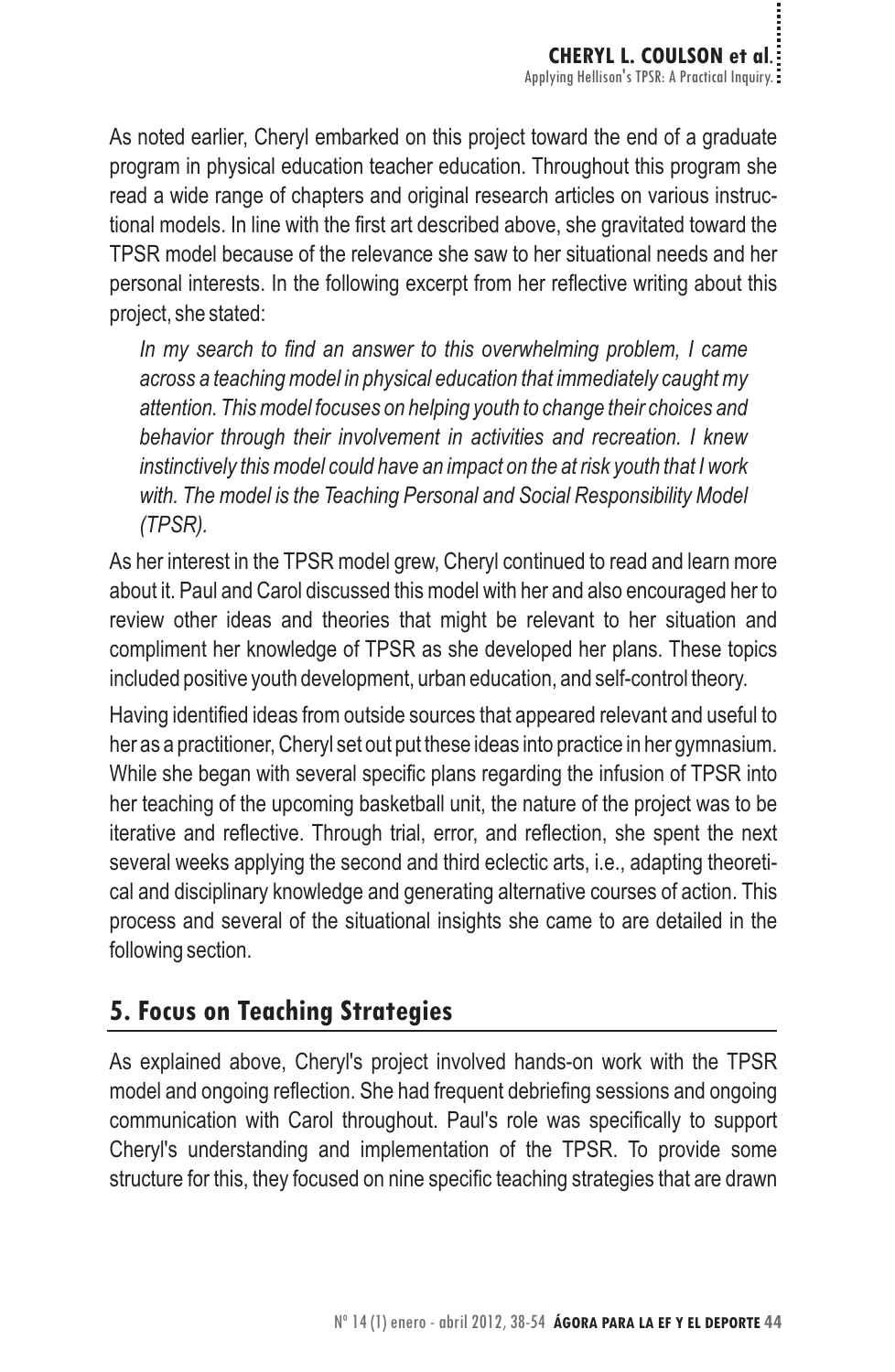# **CHERYL L. COULSON et al.**<br>**Examplying Hellison's TPSR: A Practical Inquiry.**

from the Tool for Assessing Responsibility Based Education (TARE; see Table 1). This tool exists in two forms. One is the TARE observation tool (Wright & Craig, 2011) which has been shown to yield valid and reliable results relating to the use of responsibility-based teaching strategies. The other is the TARE post-teaching reflection (Hellison & Wright, 2011) which is recommended for use by practitioners to document their implementation of TPSR as well as to prompt reflection and continuous improvement. Both versions of the TARE include additional sections that document lesson details and contextual factors.

In descriptions of the TARE instruments (Hellison & Wright, 2011; Wright & Craig, 2011), it has been suggested they could be useful in training and professional development related to TPSR. Paul used them in combination for these purposes in previous action research projects conducted at the University of Memphis and he has trained other TPSR scholars to use a similar approach. At present, this method of training/professional development using the combination of the TARE observation and post-teaching reflection instruments has been applied with success at Adelphi University, Purdue University, the University of Windsor in Canada, as well as the University of Valencia in Spain. In fact, a Spanish language version of the TARE has been developed and shown to have inter-rater agreement levels similar to the original English version. Recent studies conducted at several of these sites will be published in the near future. At present, based in Paul's experience and feedback from other TPSR scholars, we decided these instruments were well suited for use in Cheryl's project.

Before initiating the project, Cheryl completed the TARE post-teaching reflection based on the previous two weeks of teaching to describe her normal practice, identify which strategies she was already using, and reflect on her greatest opportunities for improvement. After debriefing with Paul and setting some plans for improvement she began implementing her TPSR unit and completing a TARE post-teaching reflection after each lesson. Paul provided support throughout the process through telephone calls and electronic communication. Additionally, he visited her program two times, once toward the beginning and again toward the end of the TPSR unit. During these visits he used the time sampling methodology that is part of the TARE observation tool procedures, marking which strategies he saw used in 5-minute intervals throughout the lesson. After these observations, the two would debrief and Paul would provide supportive feedback including specific suggestions for improvement. Used in these ways, the TARE instruments not only documented Cheryl's implementation but shaped it. The nine teaching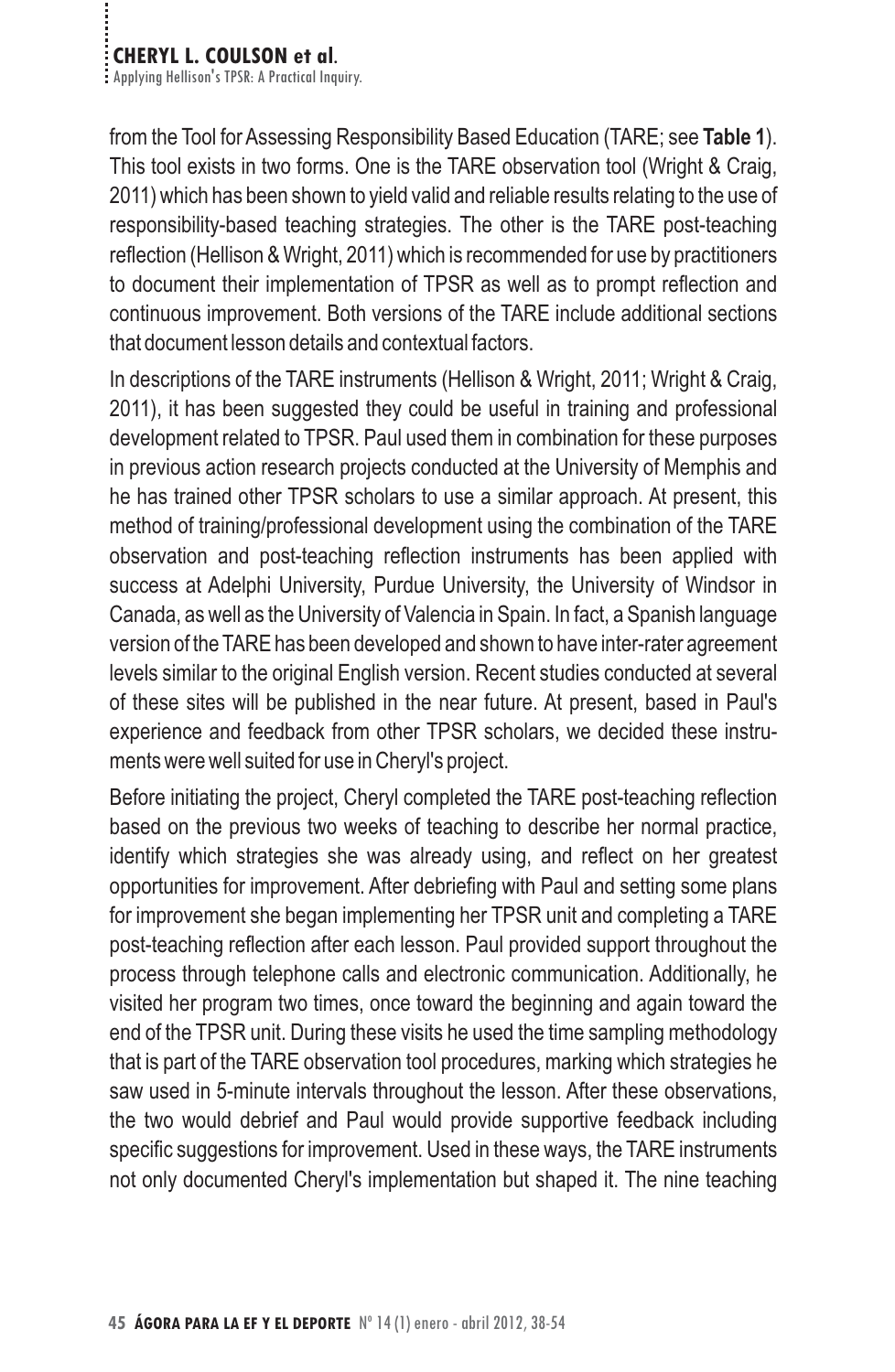strategies from the TARE (see Table 1) became consistent reference points for Cheryl's reflection and provided a framework that guided her efforts. Much of her **Table 1** implementation and curriculum development process, therefore, focused on the development of specific tactics that enabled her to enact the general teaching strategies from the TARE.

## **6. Situational Insights**

Although details regarding lesson context and student behavior were documented when both versions of the TARE were completed, the key experiences and situational insights reported in this section are organized around the nine strategies displayed in **Table 1**. Relative to each strategy, we describe the particular tactics that Cheryl either borrowed or adapted from the extant literature as well as those she developed on her own.

*Modeling Respect:* Teacher models respectful communication. This would involve communication with the whole group or individual students. Looks like: appropriate communication and instruction. Does not look like: rolling out the ball, losing temper, or embarrassing students.

*Setting Expectations:* Teacher explains or refers to explicit behavioral expectations. These could relate to safe practices, rules and procedures, or etiquette.

*Opportunities for Success:* Teacher structures lesson so that all students have the opportunity to successfully participate and be included regardless of individual differences.

*Fostering Social Interaction*: Teacher structures activities that foster positive social interaction. This could involve student-student interaction through cooperation, teamwork, problem solving, conflict resolution or debriefing. (This only counts if it is structured by the teacher; rolling out the ball does not count.)

*Assigning Management Tasks:* Teacher assigns specific responsibilities or tasks (other than leadership) that facilitate the organization of the program or a specific activity. This could look like taking attendance, setting up equipment, keeping score/records, or officiating a game.

*Leadership:* Teacher allows students to lead or be in charge of a group. This could look like demonstrating for the class, leading a station, teaching/leading exercises for the whole class, or coaching a team.

*Giving Choices and Voices*: Teacher gives students a voice in the program. This could involve group discussions, voting as a group; individual choices, students asking questions, making suggestions, sharing opinions, evaluating the teacher or program.

*Role in Assessment*: Teacher allows students to have a role in learner assessment. This could take the form of self- or peer-assessment related to skill development, behavior, attitude, etc.; it could also involve goal-setting or a negotiation between teacher and student on their grade or progress in the class.

*Transfer:* Teacher directly addresses the transfer of life skills or responsibilities from the lesson beyond the program. This could include links such as: the need to work hard and persevere in school; the importance of being a leader in your community; keeping your self-control to avoid a fight after school; setting goals to achieve what you want in sports; the need to be a good team player when you grow up and get a job; or the value of thinking for yourself to avoid peer-pressure.

**Table 1: TARE strategies (fr om Wright & Craig, 2011)**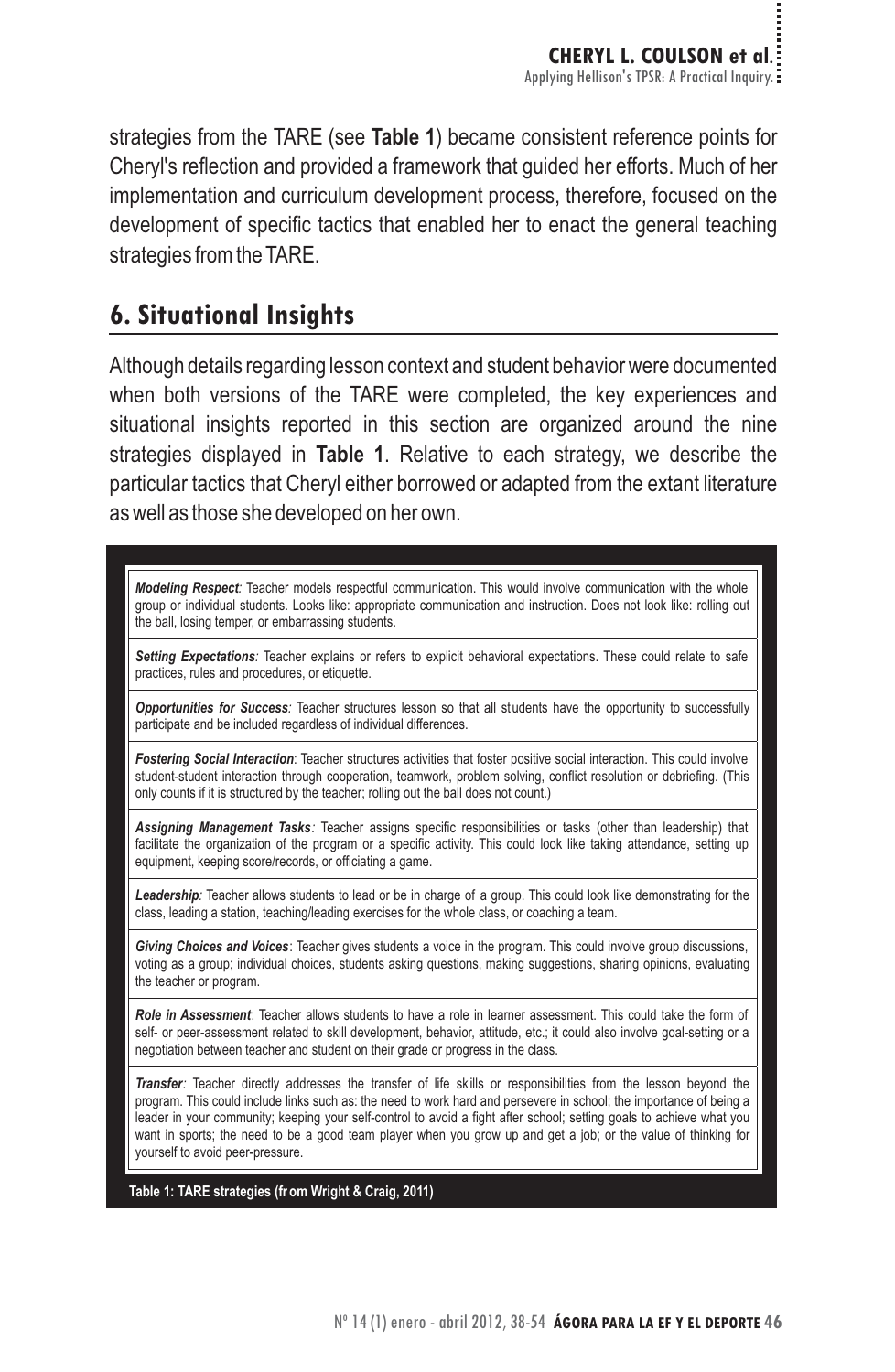# **CHERYL L. COULSON et al.**<br>**Applying Hellison's TPSR: A Practical Inquiry.**

The first strategy listed on the TARE is *modeling respect*. This is something Cheryl felt she did extremely well before this project. It was a natural part of her teaching style that she had developed over seven years of working with troubled youth. Specific examples of tactics she used to model respect with her students included calling them by their names, making eye contact when talking with them, and always viewing them in a positive light regardless of their behavior at any given moment. She had already learned, before this project, that among her students, in order to be respected as a teacher she needed to show them respect as individuals.Also in her experience, she learned that with respect comes trust.

The next teaching strategy in the TARE is **setting expectations**. This was another area of strength for Cheryl. Even before the project she felt this was a characteristic of her recreation therapy classes. Specific tactics she routinely used to enact this strategy were communicating expectations regarding student behavior through the use of specific behavior focused goals. In fact, even before learning about TPSR, she was in the habit of having students form a circle for brief meetings before class, similar to Hellison's (2011) awareness talks. At the beginning of every lesson she would ask the students to sit with her in a circle and for each one to i) state how they were feeling at that moment, and ii) choose and state a behavior focused goal that was relevant to them, such as, *"I will not lose my temper* during the game". Cheryl was also in the habit of explaining the rules of each game/activity as well as the objectives of the lesson for that day during these opening meetings.

The third teaching strategy in the TARE is **opportunities for success**. This is also something that Cheryl was doing on a regular basis in her therapeutic recreation classes. However, one thing she struggled with was how to deal with students who chose not to participate in an activity due to outside circumstances, such as attitude or behavior. Because these issues came up with some frequency, she decided to proceed with the perspective that as long as she was making the activities accessible to everyone, regardless of talent or skill level, then she was giving them the opportunity to succeed.As the teacher, she realized she was not in control of the students' choice to participate only how she communicated her expectations and encouraged them to take advantage of the opportunity. Another tactic she used to give opportunities for success was to make sure that all students were included in group discussions. She also realized that giving the students time to ask questions and for her to ask the students questions to check for understanding helped to make sure everyone was set up for success. In other words,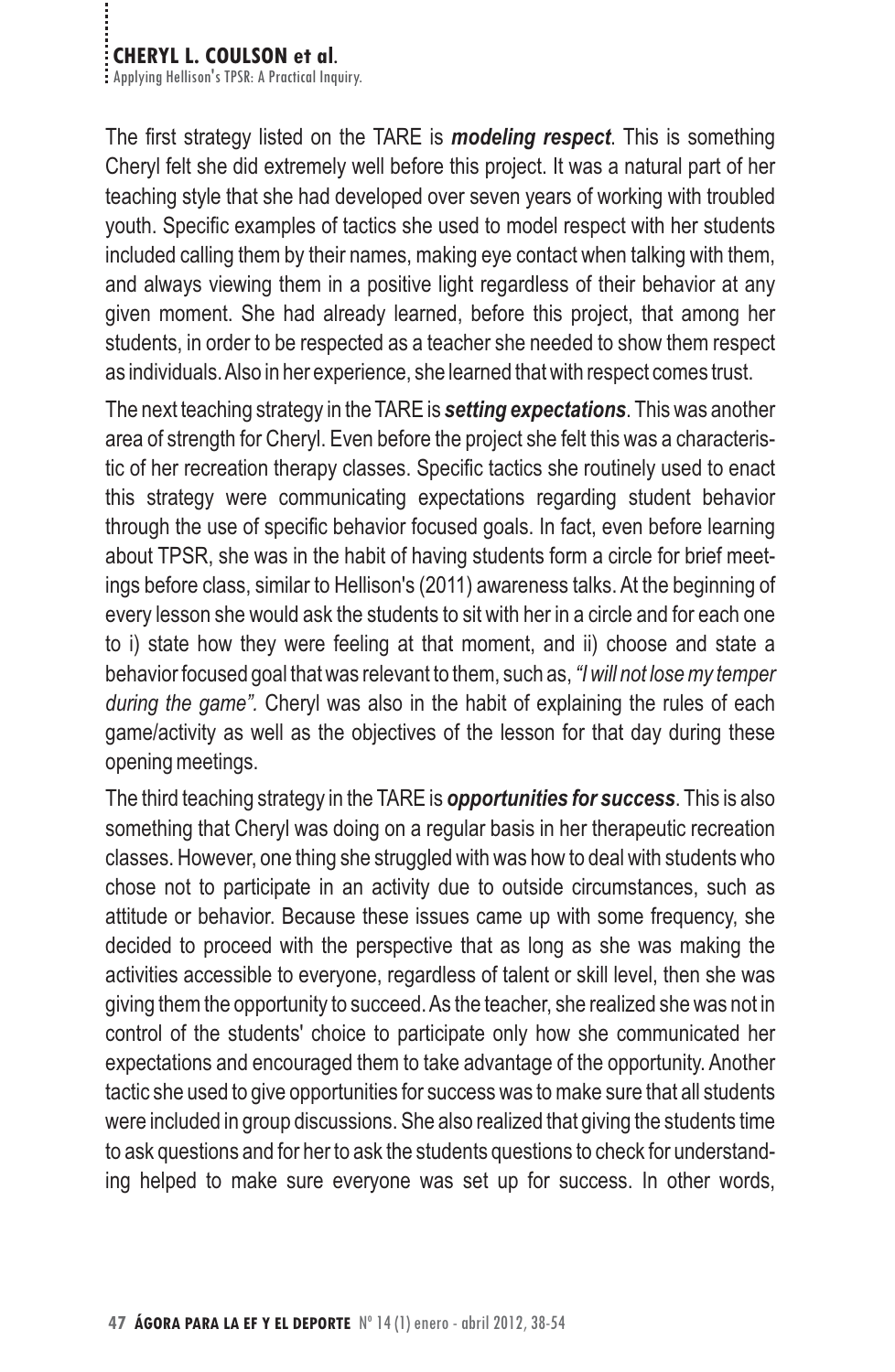proactive two-way communication with the students proved to be an important ingredient for their success.

The next strategy, *fostering social interaction*, was the hardest for Cheryl to consistently implement. Fostering social interaction is defined in the TARE as structuring activities that will give the students the opportunity to have positive social interactions. This can be done, for example, through peer coaching, cooperation, teamwork, or debriefing. The students Cheryl works with are often very negative towards each other. When they do interact during activities it is often a "put down" about making a mistake or antagonizing a peer. In an attempt to foster social interaction among the students, at the end of class Cheryl tried having them pair up to talk about the individual behavior goals they had set at the beginning of the lesson and whether or not they thought they had accomplished these goals. Also, at the end of class, during debriefing of the activities, Cheryl would have the students give feedback on how the group did during the activity. This structure, by the way, is something she already did that was quite similar to Hellison's (2011) group meetings that are held toward the end of a TPSR lesson. Initially, Cheryl's students would call attention to negative behaviors concerning individual students rather than the group's performance. Hellison (2011) himself has noted the challenge of running group meetings without finger pointing. With this group of students, Cheryl found it was important to keep returning their focus to group level feedback only. With time, they did get better at giving the group feedback without pointing fingers at individuals.

After struggling with fostering social interaction, Cheryl realized that this group required coaching on how to have the simplest positive interactions with each other. They were not accustomed to interacting with each other positively. It was a skill they lacked and one that no one was teaching them. Simply introducing a cooperative task and leaving them to their own devices was not sufficient. A successful attempt in this area came during an opening meeting/awareness talk. Cheryl had every student give one example of a positive feedback statement they could make to a peer who had made a mistake instead of a negative feedback statement. Another tactic she used was to focus on certain individuals who could give positive feedback and put them in situations where they could do so to develop these skills and model for their peers. As the instructor, Cheryl modeled positive social interaction by cheering on everyone in the group, even when they made a mistake. Sometimes after an activity in the debriefing/group meeting she would ask the students to recall what positive things she had said to them and to think of similar things they could say when coaching their peers.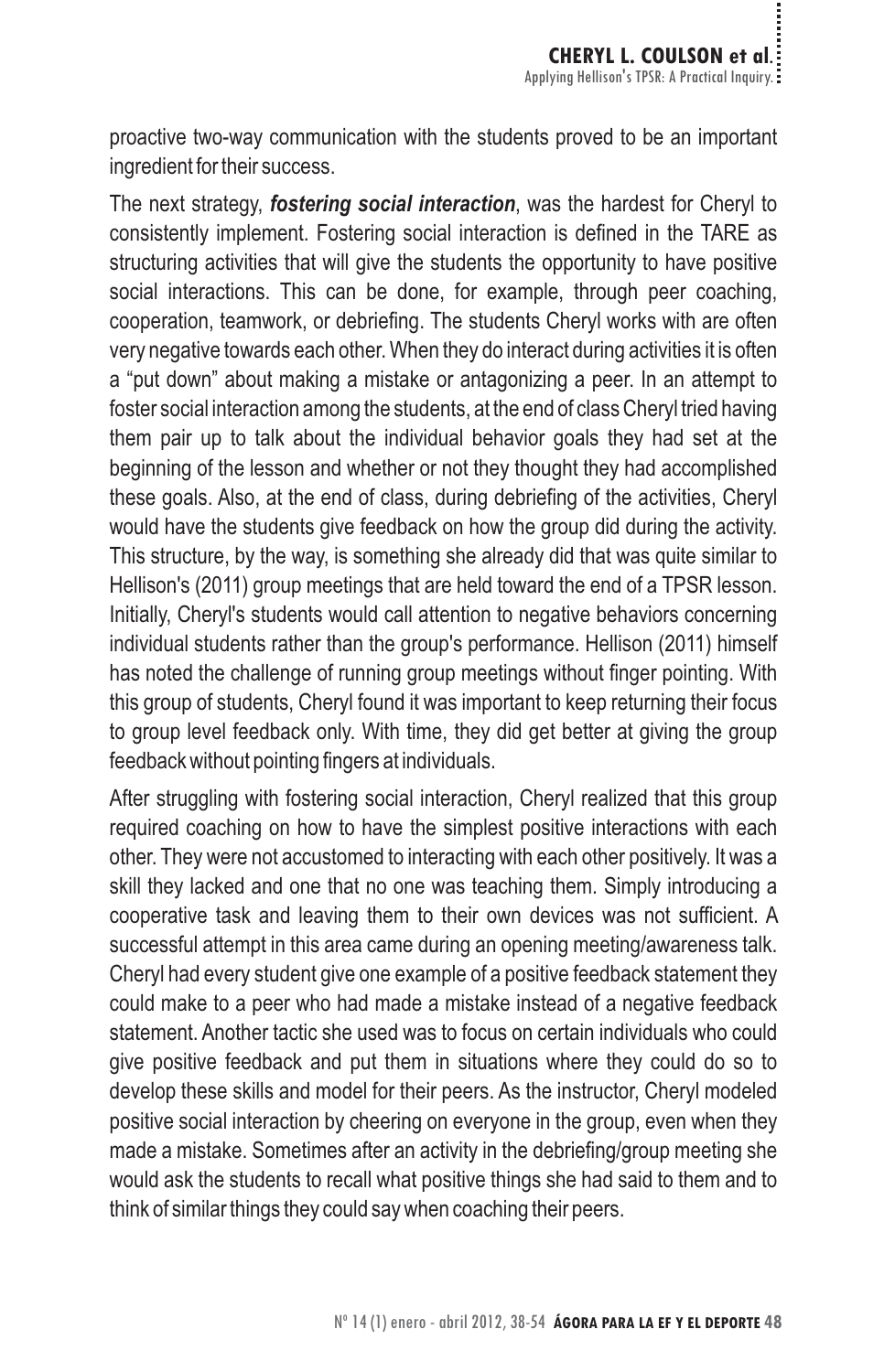This was a key area of need that emerged in this project. Cheryl realized that many of the organizational structures she wanted to use to promote social responsibility had prerequisite skills her students were lacking. With this insight, she continues to coach students on what she is looking for in terms of positive social interactions. She is also creating opportunities for those who can handle one-on-one situations to work with their peers.

Assigning management tasks is the next teaching strategy described in the TARE. One of the novel strategies Cheryl developed to implement TPSR in her setting was weekly planning meetings with the students. During these meetings, which are described in more detail later, Cheryl would ask one of the students to write on paper what the group had planned out for the week. She would also assign students to help with equipment distribution as well as set up and take down for certain activities. Another popular task among this group was to be the score keeper for activities or to help officiate a game.

The sixth teaching strategy described in the TARE is *leadership*. Before implementing TPSR, Cheryl had noticed some students demonstrated leadership naturally from time to time. Although she had not previously focused on this, she realized that there were natural leaders in most of her groups. What this project prompted her to do was pay more attention to and capitalize on her students' aptitude for leadership. Drawing on the TPSR literature and her conversations with Carol and Paul, she started looking for ways to provide planned and structured leadership opportunities in her lesson. One simple tactic she introduced first was having students volunteer to lead the different warm up exercises and stretches before the activities. She would have the student leader demonstrate the exercise for the group and then count it off with everyone else performing the task along with them. Next, she moved on to having students demonstrate skills for the class, such as how to do a left-handed lay-up or how to serve a volleyball. While her goal by the end of this project was to integrate more helping and coaching roles, this again brought up the struggles with positive social interaction. For example, some of the more athletic students in the group thought they should automatically have the opportunity to show others how to perform a skill. However, these students would sometimes communicate this in a negative way, offending the students who were not as good at that particular skill. So Cheryl decided that regardless of actual skill level, her first criteria in selecting a student to be in a leadership or helping role would be their ability to be positive and supportive with their peers.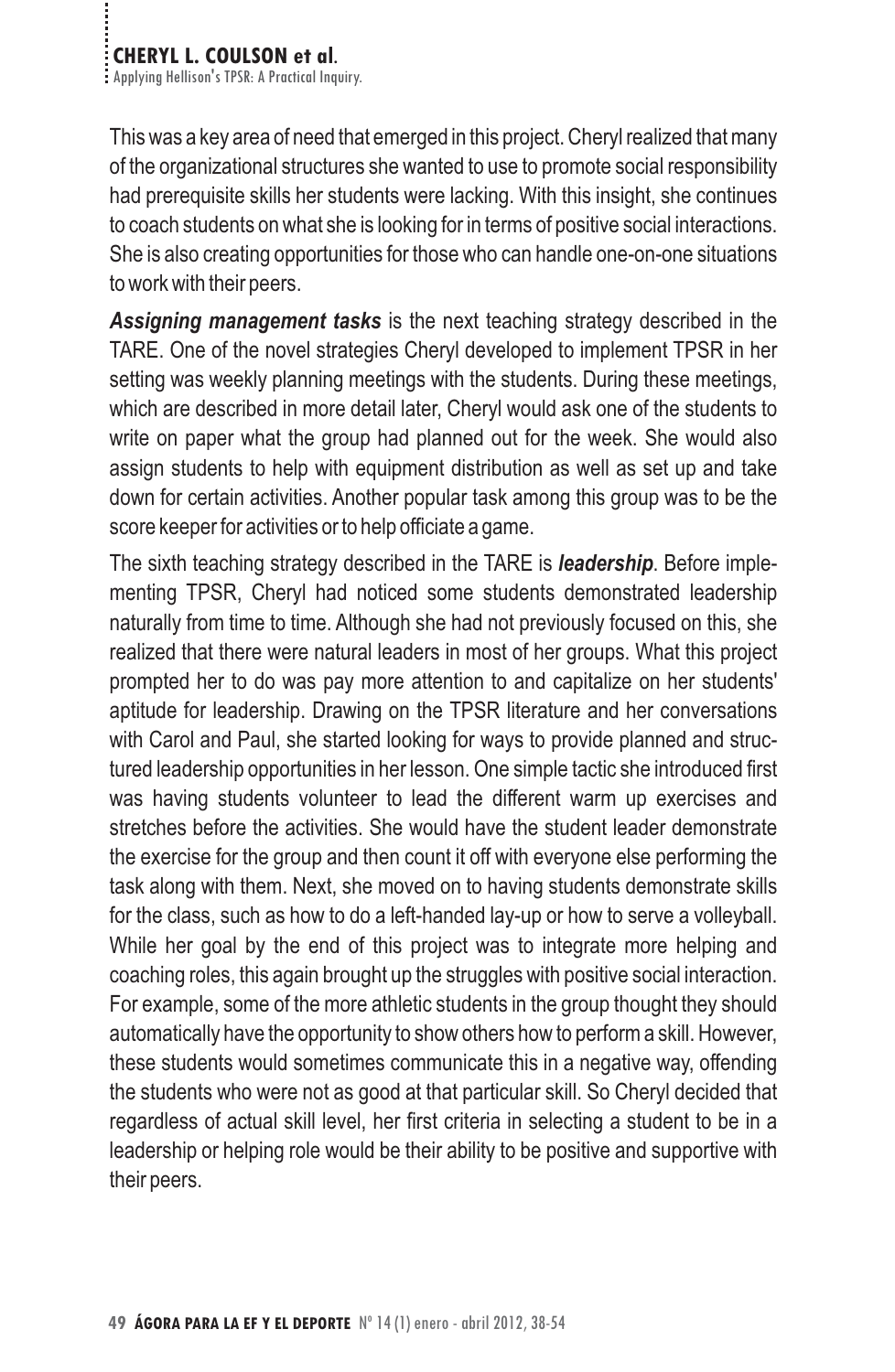The next strategy, **giving choices and voices**, was something Cheryl did to some extent before the project. As noted before, she had opening meetings and debriefing sessions before and after her lessons that were similar to Hellison's (2011) awareness talks, group meetings, and reflection times. However, throughout the course of this project she developed several other tactics to support this strategy and found them to be extremely powerful. In the past, the only real choice the students were allowed regarding activities was choosing one of the games/activities for the next week as a reward for good behavior. As part of this project, Cheryl began holding planning meetings each week for the upcoming week's lesson plans. The group would come up with a list of possible activities then, as a group, decide on three to execute. They would also work together to decide what days they would play each of those activities. Then, they would decide what stretches, exercises, or drills they wanted to do before that activity. They even came up with a line order for one activity and picked teams as a group for upcoming units on volleyball and flag football. In very little time, the students got to the point where they could develop plans with little guidance from Cheryl. When they would get to class she would remind them of what they had decided to play and make sure everyone still agreed. During debriefing she also gave them the opportunity to say whether or not they enjoyed the activity or what they would do differently. Even though Cheryl had not given much choice to the students before TPSR, she found this came easily to her and that the students responded to it extremely well.

Role in assessment is the next strategy on the TARE. As noted earlier, even before this project Cheryl would have the students set a behavior goal before starting an activity, such as, "respect my peers", "use good sportsmanship" or "don't curse today". At the end of the lesson they would debrief the activity and talk about whether or not the goals were met. This process was continued throughout the TPSR project and proved to be one of Cheryl's most consistent ways of allowing them to have a part in the assessment of their behavior. She also probed the group during debriefing to talk about group successes and struggles (a typical TPSR group meeting topic) as well as their own personal successes and struggles (a typical TPSR reflection time topic). These discussions were less specific but still allowed students to assess themselves and others. During the course of this project, Cheryl did not use any formal/written assessment strategies, but recognized that adding something like a self-rating system on behavior would be a good next step. She also considered creating rating cards that could be filled out by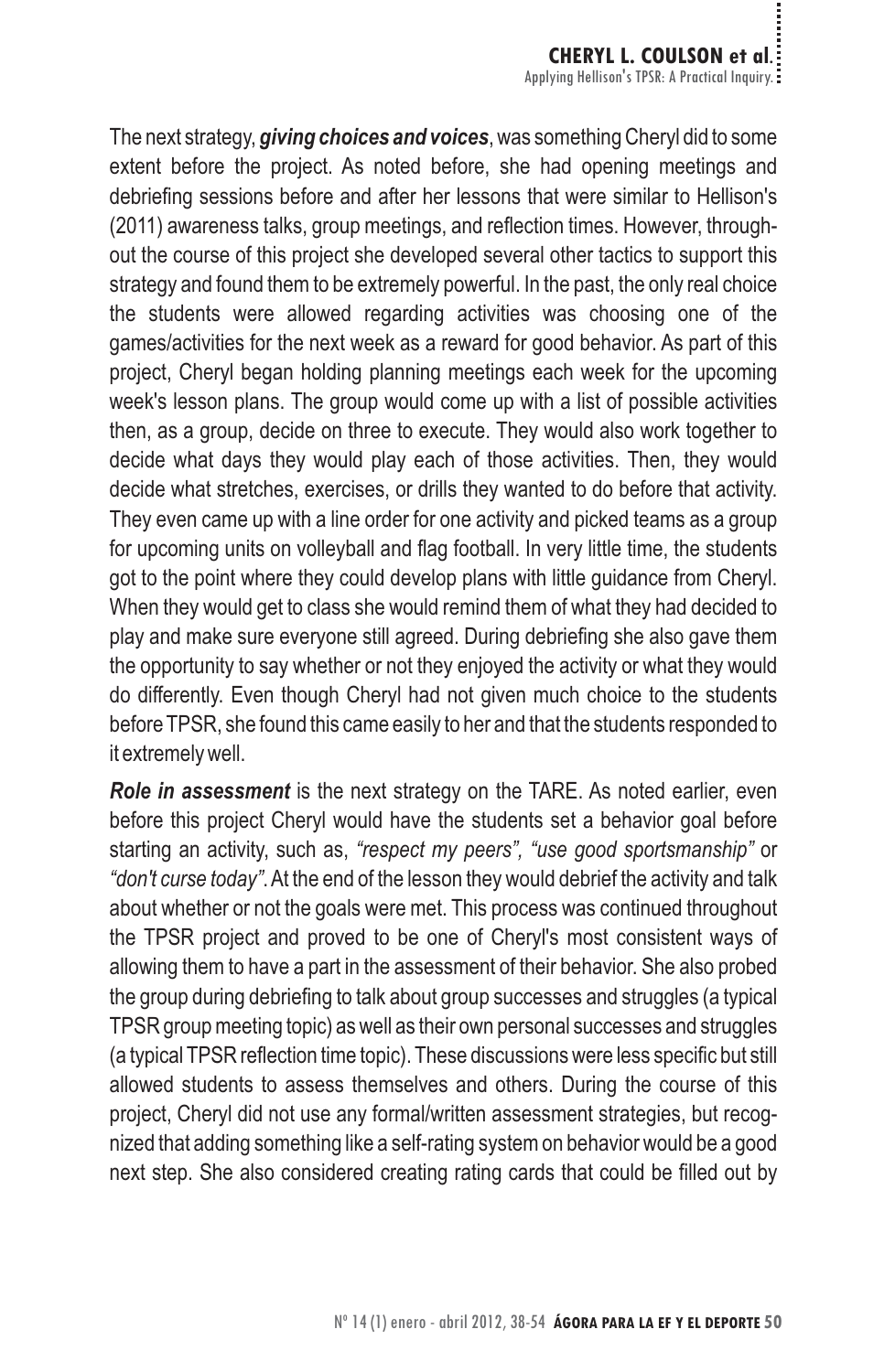students and turned in at the end of class. Even skill assessments could provide a mechanism for sharing responsibility if students were allowed to assess themselves or their peers.

The final teaching strategy covered in the TARE is *transfer*. Transfer was a familiar concept to Cheryl because it was already an objective of the therapeutic recreation program. Her staff would often talk about how skills such as cooperation, teamwork, and communication were used in the activities and how these same skills could be used in the classroom, community, or at home. However, prior to this project, transfer was not a topic that was discussed directly with the students on a regular basis. On this point, in some of her reflective writing, Cheryl wrote:

*"We did not talk about transfer every day before TPSR and we didn't talk about it every day during TPSR, but when the opportunity would arise to point out a good transfer skill, I would do my best to process this with the students".*

When Cheryl would lead these discussions, she was pleased to see the students were able to give examples of how the life skills used in the activity could be applied in their everyday lives at the facility. Moreover, students could also explain how they could apply these life skills when they rejoined the community and returned home. Her students were emotionally and behaviorally troubled but clearly intelligent enough to make these connections. The key for Cheryl to promoting transfer was remembering to address it directly and not assuming that students were connecting the dots. Even though she and her peers always knew what life skills they wanted students to take away from their program, they had not been purposeful about getting this message across to the students and making sure they were receiving it.

## **7. Conclusion**

Before this project, Cheryl had been effective in using fairly traditional behavior management strategies to keep her students under control but had struggled to find ways to empower them to take responsibility for their own choices and decisions. She had the personal desire to empower her students based on her own values and teaching philosophy, but this was not part of the tradition or culture of the program. This practical inquiry project enabled her to draw from the structures and strategies of TPSR to alter her teaching practice in ways that better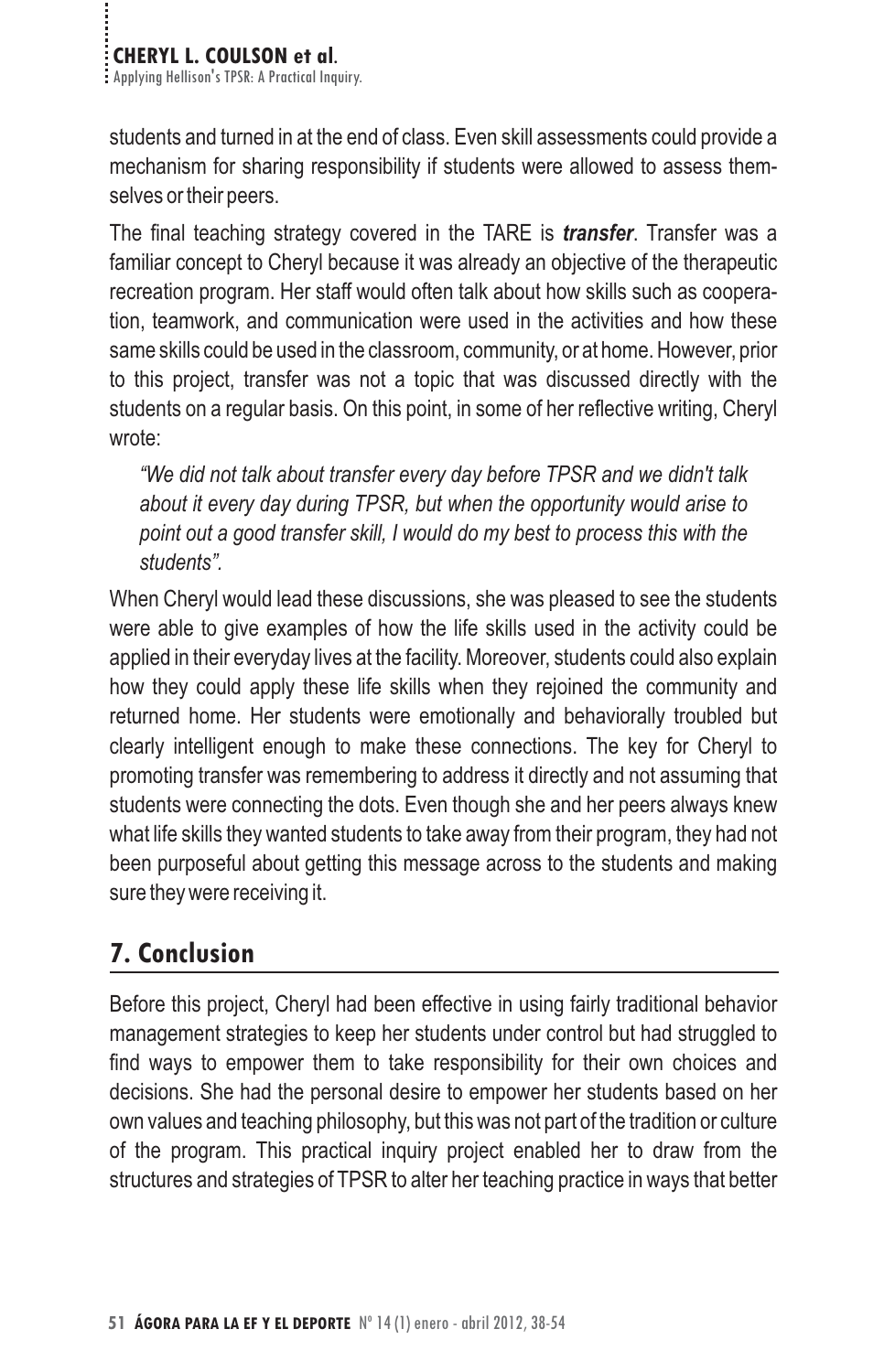aligned with her beliefs about good teaching and what she wanted to impart to her students. By the end, she had reoriented her approach and set new and higher goals for herself and her students. As a result, she believed her teaching practice had become more closely aligned with her personal values. This increased her feelings of engagement and enthusiasm for her teaching. While this project did not involve formal data collection from her students, Cheryl saw in numerous ways that these shifts in her practice increased engagement for many of her students and helped them to accept more responsibility for the way they treated others and conducted themselves.

Through this project, Cheryl realized that many of the structures and strategies she was using previously did align with her values and she retained these, such as the opening meetings at the beginning of lessons and the debriefing sessions at the end. She also created new tactics and found that some came easily and naturally, like involving students in planning meetings. Other strategies were difficult to implement and required more planning and perseverance. Fostering social interaction, for example, was especially hard for her group as they continually focused on each other's mistakes and put each other down when they were given any freedom to interact socially. However, through trial and error she did generate a number of situational insights. For instance, regarding the slow progress in fostering positive social interactions she found it useful to hand pick students who were ready for such roles rather than expecting the entire group to be ready to take them on at the same time. She took a similar approach to cultivating leadership among her students and also found success. Another significant insight that arose from this project related to transfer. Previously, Cheryl probably would have stated with confidence that a number of life skills were addressed in her program and that these were among the greatest benefits her students get from the program. However, she concluded this project with a deeper understanding of what it means to promote the transfer of life skills through physical activity, i.e. it does not occur by osmosis and if she is not addressing it directly with the students, she is not addressing it at all.

In keeping with the assumptions of practical inquiry, we would not expect Cheryl's insights to generalize automatically to other situations. The TPSR model provided her with a number of relevant strategies but her implementation was tailored to fit the dynamic interactions and contextual factors that came in to play in her gymnasium. In this case, we found that the structure provided by the TARE instruments, especially related to the discrete teaching strategies, added focus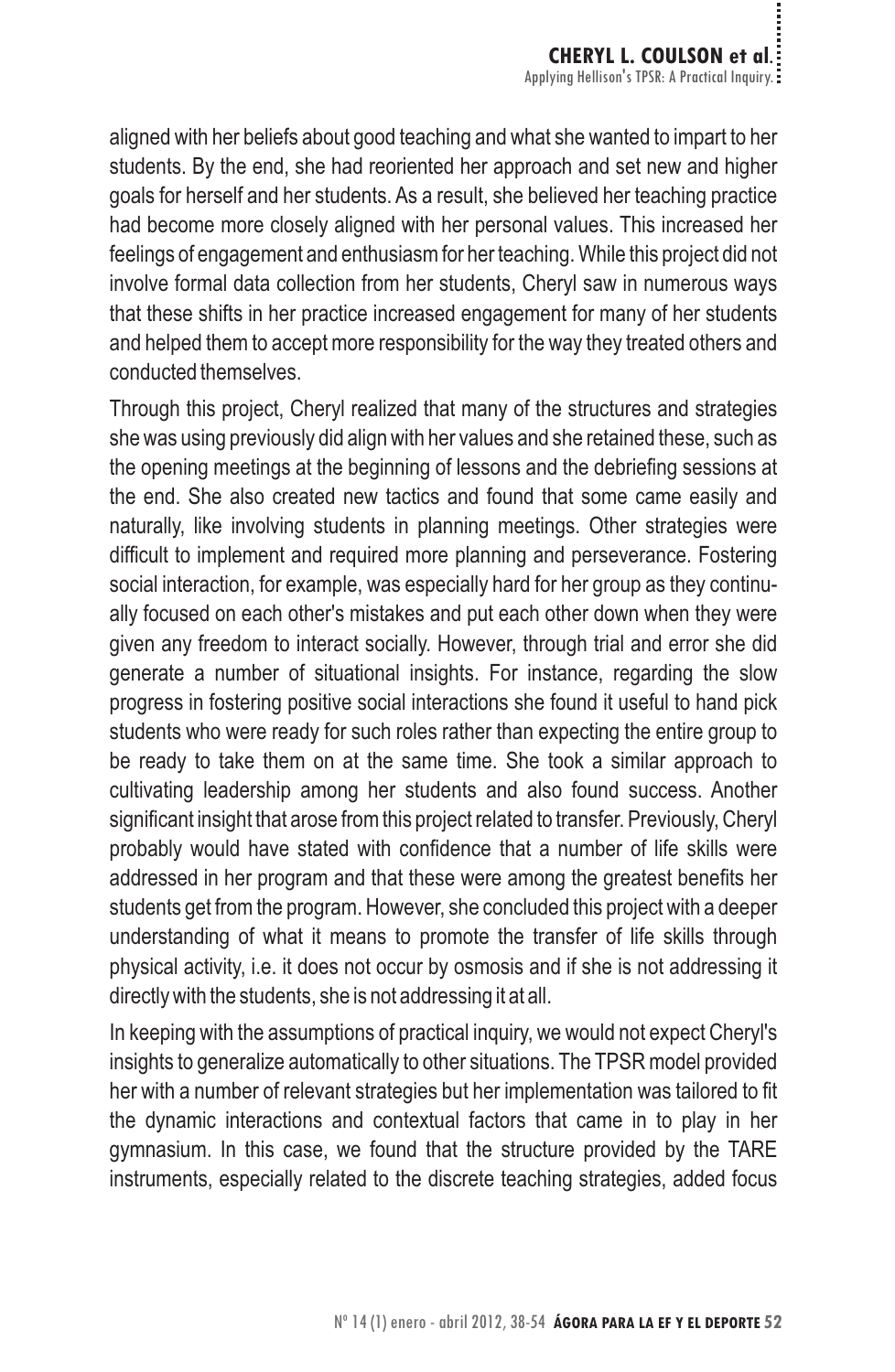# **CHERYL L. COULSON et al.**<br>**Examplying Hellison's TPSR: A Practical Inquiry.**

and a sense of direction for Cheryl as she developed her TPSR program. The tactics she developed to implement the various strategies were tailored to her context, but other practitioners looking for a structure to guide their own TPSR implementation may want to consider a similar approach, i.e., a practical inquiry process focusing on the strategies contained in the TARE. As suggested in TARE instrument descriptions (Hellison & Wright, 2011; Wright & Craig, 2011), we saw in this project that having a supportive peer and/or experienced practitioner to conduct observations and provide feedback can be a meaningful part of this process. Of course, not all practitioners will have someone able to fill this role for them. In these cases the same basic process can be undertaken using the TARE post-teaching reflection tool alone.

What we hope readers may gain from this paper is a better sense of how full time teachers, youth workers, and recreational therapists can benefit from and actively engage with TPSR. As Hellison (2011) has noted, it is likely that practitioners who can quickly absorb and enact the essential aspects of this model are able to do so because they have a similar teaching philosophy and value orientation. But even in these cases, as we have seen in Cheryl's story, for their implementation to be effective it must be molded and contoured to the state of affairs in their unique teaching situation. We therefore encourage practitioners to be creative in their use of TPSR and consider using practical inquiry as a framework for curriculum development as they strive to act morally and effectively in pedagogical situations.

#### **References**

GEORGIADIS, N. (1992) *Practical inquiry in physical education: The case of* Hellison's personal and social responsibility model. Unpublished doctoral dissertation, University of Illinois at Chicago.

HELLISON, D. (2011) Teaching responsibility through physical activity (3rd ed.). Champaign, IL: Human Kinetics.

HELLISON, D., CUTFORTH, N., KALLUSKY, J., MARTINEK, T., PARKER, M., & STIEHL, J. (2000). *Youth development and physical activity: Linking universities* and communities. Champaign, IL: Human Kinetics.

HELLISON, D., & WRIGHT, P. M. (2011) Assessment (Chapter 11) in *Teaching* Personal and Social Responsibility, 3rd ed. Champaign, IL: Human Kinetics.

JEWETT, A., BAIN, L., & ENNIS, C. (1995) *The curriculum process in physical* education. Dubuque, IA: William C. Brown.